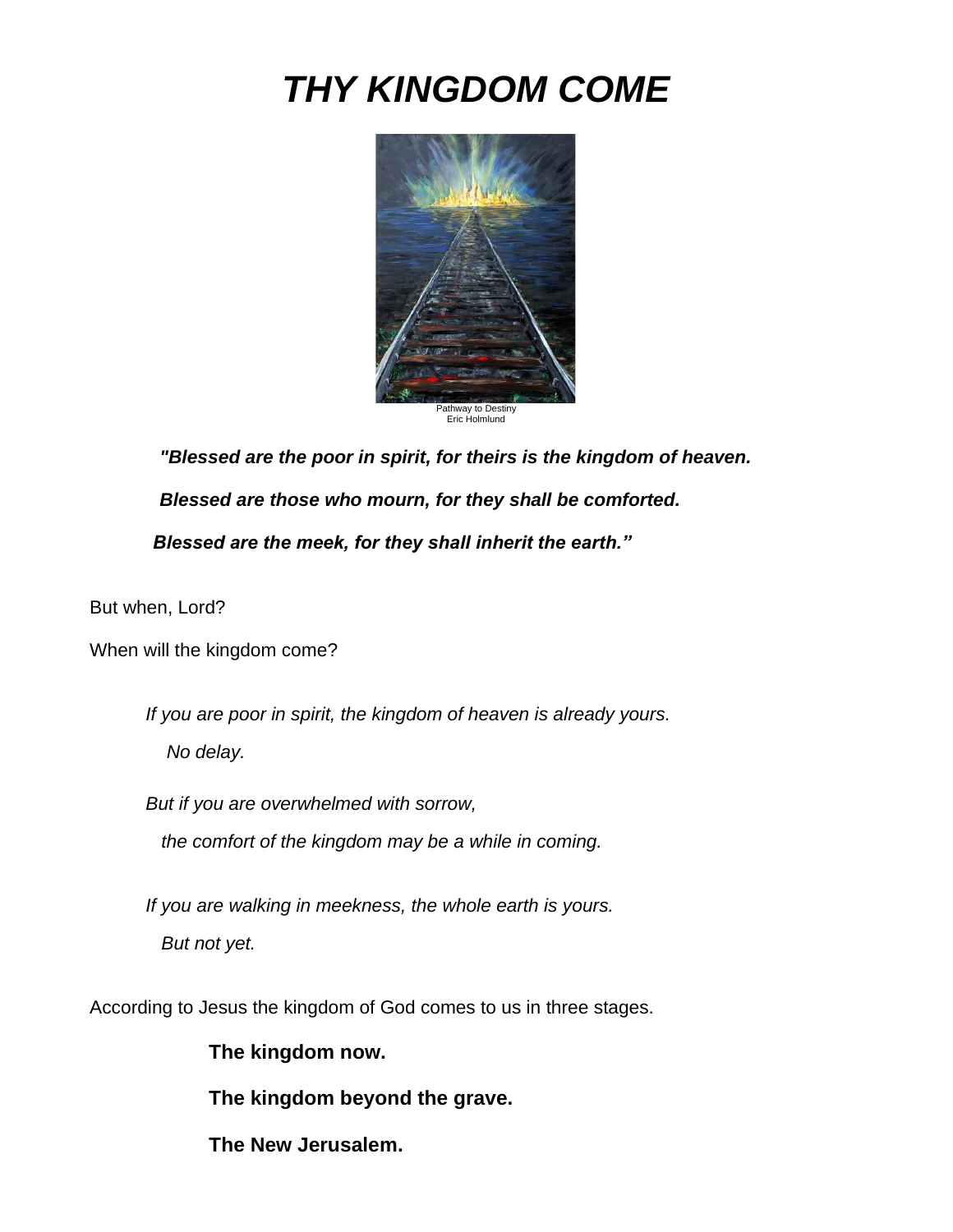# *The Kingdom Now*



# *"The time is fulfilled, and the kingdom of God is at hand; repent, and believe in the good news.*" *Mark 1*

The instant Jesus emerged from his baptism the kingdom of God arrived on this earth.

After centuries of preparation through the ups and downs of Israel, the kingdom was finally here.

Jesus' words are kingdom words.

Jesus' signs are kingdom signs.

Every parable Jesus gives is a kingdom parable.

## *"The kingdom of heaven is like treasure hidden in a field, which a man found and covered up. Then in his joy, he goes and sells all that he has, and buys the field."*

*Matthew 13* 



Eric Holmlund

Across the earth men, women and children are even now flooding into the kingdom with joy.

But the kingdom, as we know it now, is incomplete.

There is still sickness.

And death.

And lies.

Fear, pain, suffering and sadness cover the earth.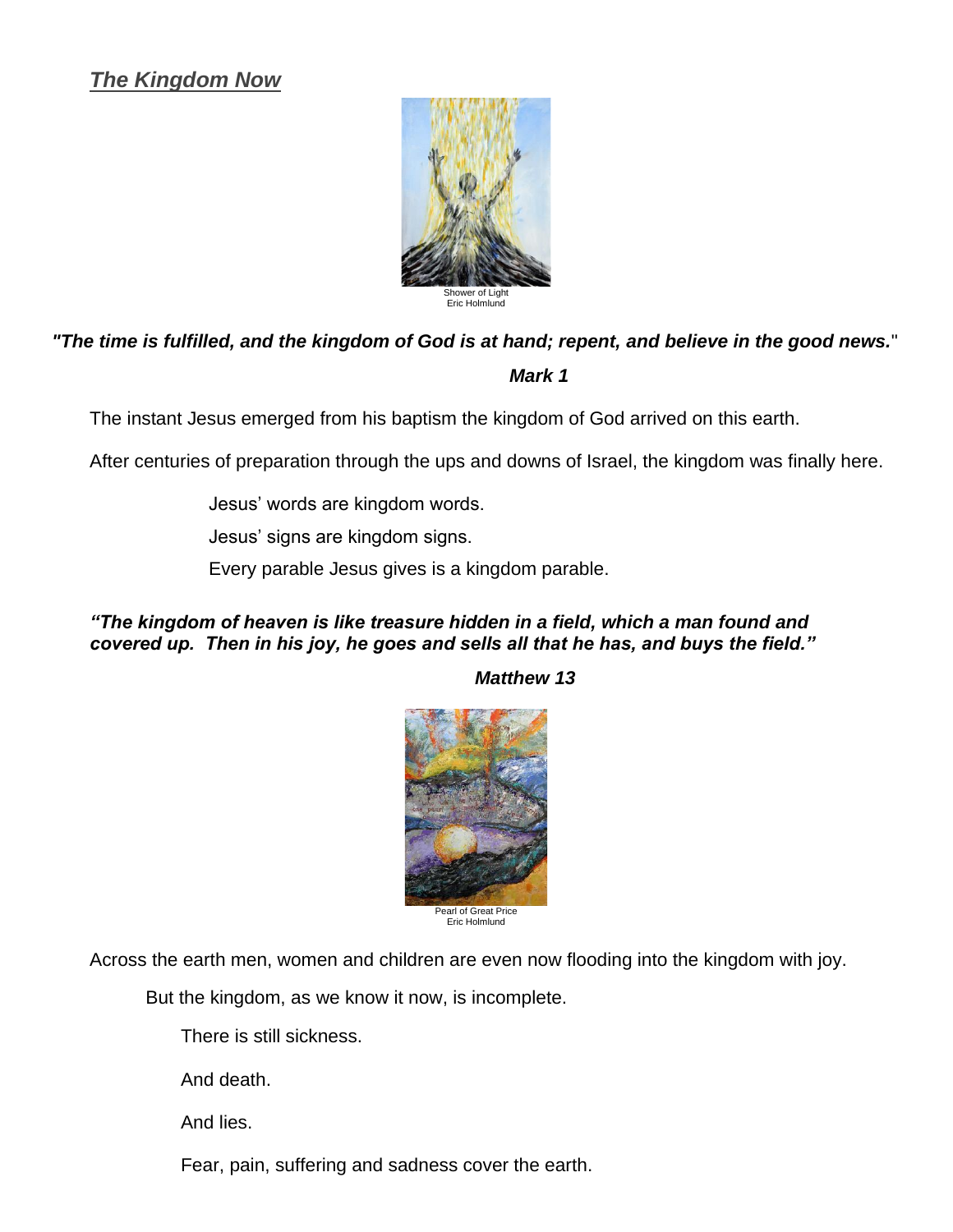When will things change?

The change begins the moment we die.

# *The kingdom beyond the grave.*



*One of the criminals who were hanged railed at him, saying, "Are you not the Christ? Save yourself and us!"*

*But the other rebuked him, saying, "Do you not fear God, since you are under the same sentence of condemnation? And we indeed justly; for we are receiving the due reward of our deeds; but this man has done nothing wrong."*

*And he said, "Jesus, remember me when you come into your kingdom."*

*And he said to him, "Truly I say to you, today you will be with me in Paradise."*

## **Luke 23**

For this man the kingdom is not in some far-off future, but today on the other side of death!

*"Today you will be with me in Paradise."*



**Paradise!**

Life with God on the other side of death.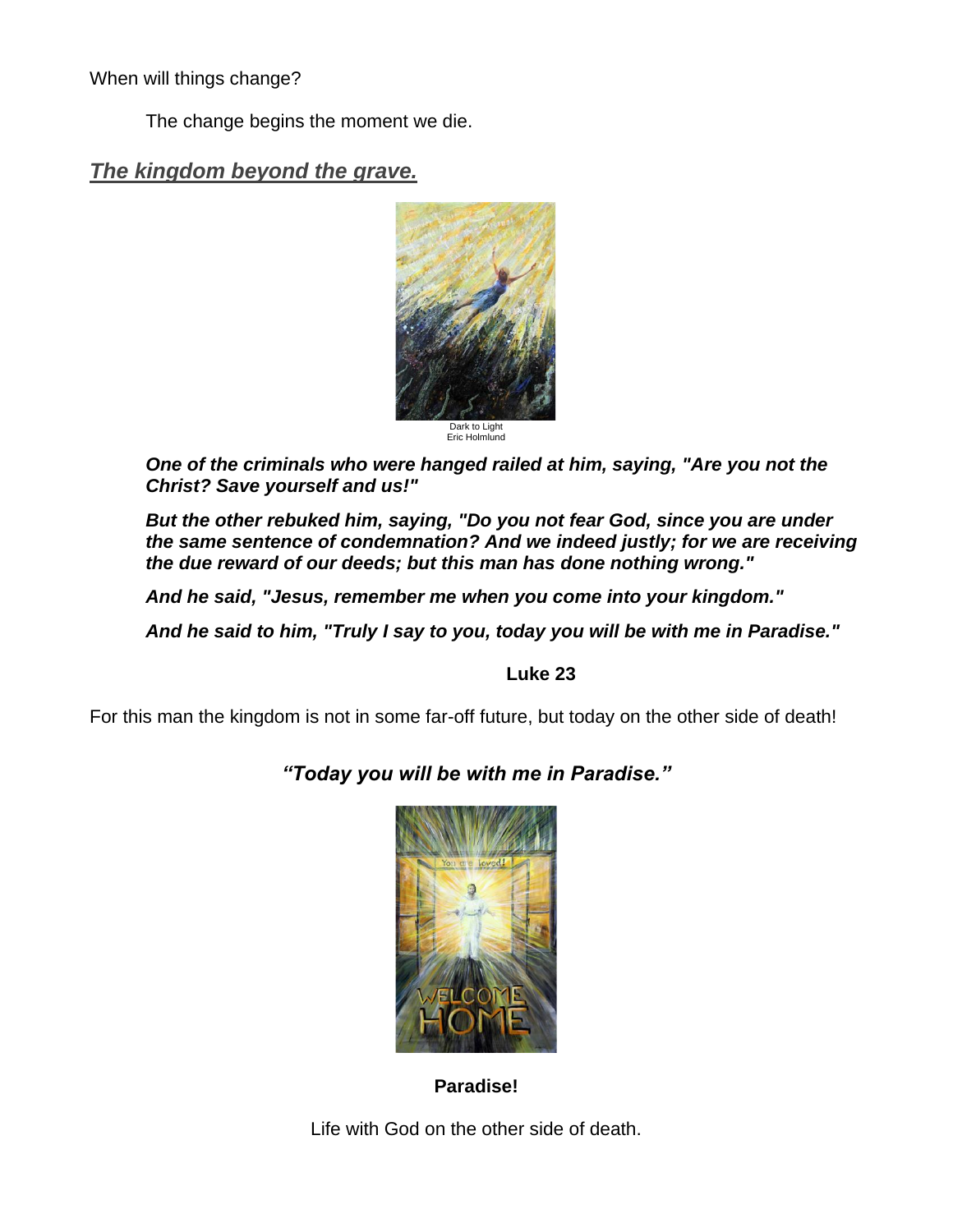It is a place where wrongs are made right.

Where evil is brought to account,

Where beggars like Lazarus, who languished at the rich man's gate, are now comforted.

## *And at his gate lay a poor man named Laz'arus, full of sores, who desired to be fed with what fell from the rich man's table; moreover the dogs came and licked his sores. The poor man died and was carried by the angels to Abraham's bosom.*

#### **Luke 16**

"Abraham's bosom" is God's Kingdom.

Millions of forgotten souls are even now joining Lazarus in this place of kingdom comfort.

The apostle Paul looked forward to the kingdom beyond death.

# *For to me to live is Christ, and to die is gain. If it is to be life in the flesh, that means fruitful labor for me. Yet which I shall choose I cannot tell. I am hard pressed between the two. My desire is to depart and be with Christ, for that is far better. But to remain in the flesh is more necessary on your account.*

# **Philippians 2**

Call it Heaven, call it Paradise, it is God's kingdom over there "across the River"!

Where millions who were given nothing but misery by this world, now receive the comfort they were denied.

There, across the River, is where we lay up our true treasure.

Over there those who claim to belong to Jesus stand before his judgment seat.

## *For we must all appear before the judgment seat of Christ, so that each one may receive good or evil, according to what he has done in the body.*

# **II Corinthians 5**

And there will be surprises.

"*Not every one who says to me, 'Lord, Lord,' shall enter the kingdom of heaven, but he who does the will of my Father who is in heaven. On that day many will say to me, 'Lord, Lord, did we not prophesy in your name, and cast out demons in your name, and do many mighty works in your name?'*

*And then will I declare to them, `I never knew you; depart from me, you evildoers.'"*

**Matthew 7**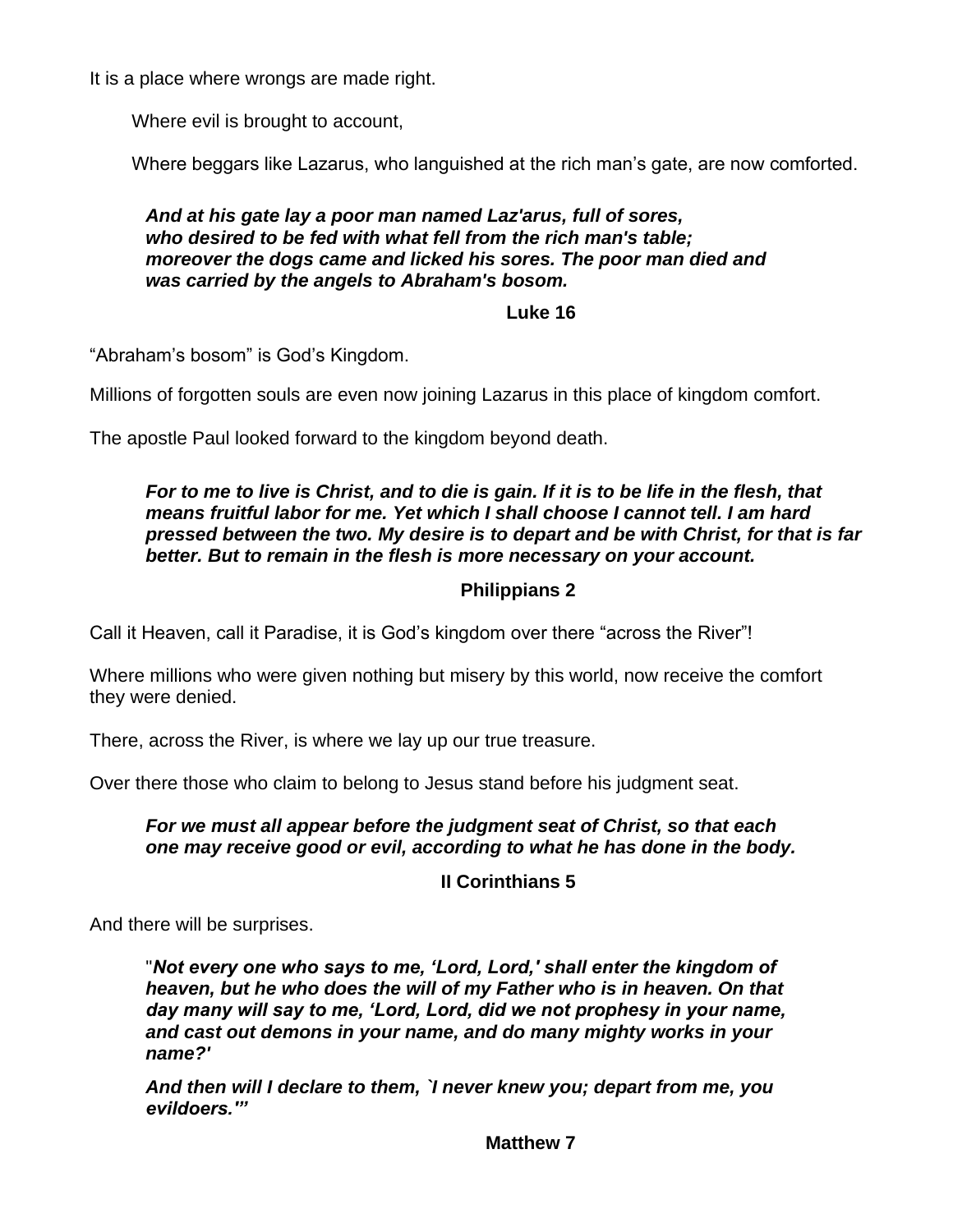*In the kingdom beyond the grave we begin to grow up.* 

*When I was a child, I spoke like a child, I thought like a child, I reasoned like a child; when I became a man, I gave up childish ways. For now we see in a mirror dimly, but then face to face. Now I know in part; then I shall understand fully, even as I have been fully understood.*

*So faith, hope, love abide, these three; but the greatest of these is love.*

# **I Corinthians 13**

But the kingdom beyond the grave is still incomplete. We are still in a spiritual state awaiting a resurrection.

# *The New Jerusalem*



The kingdom will be complete when we have bodies like the body of the risen Lord.



**A body which belongs to The New Creation.**

*So is it with the resurrection of the dead. What is sown is perishable, what is raised is imperishable.*

*It is sown in dishonor, it is raised in glory. It is sown in weakness, it is raised in power.*

*It is sown a physical body, it is raised a spiritual body.* 

*If there is a physical body, there is also a spiritual body.*

*Thus it is written, "The first man Adam became a living being"; the last Adam became a life-giving spirit.*

**I Corinthians 15**

But when will this be?

God alone knows.

The disciples asked for a hint.

*"What will be the sign of your coming and of the close of the age?"*

Jesus predicted a time of unspeakable suffering.

Then, when the smoke clears, signs of hope will appear.